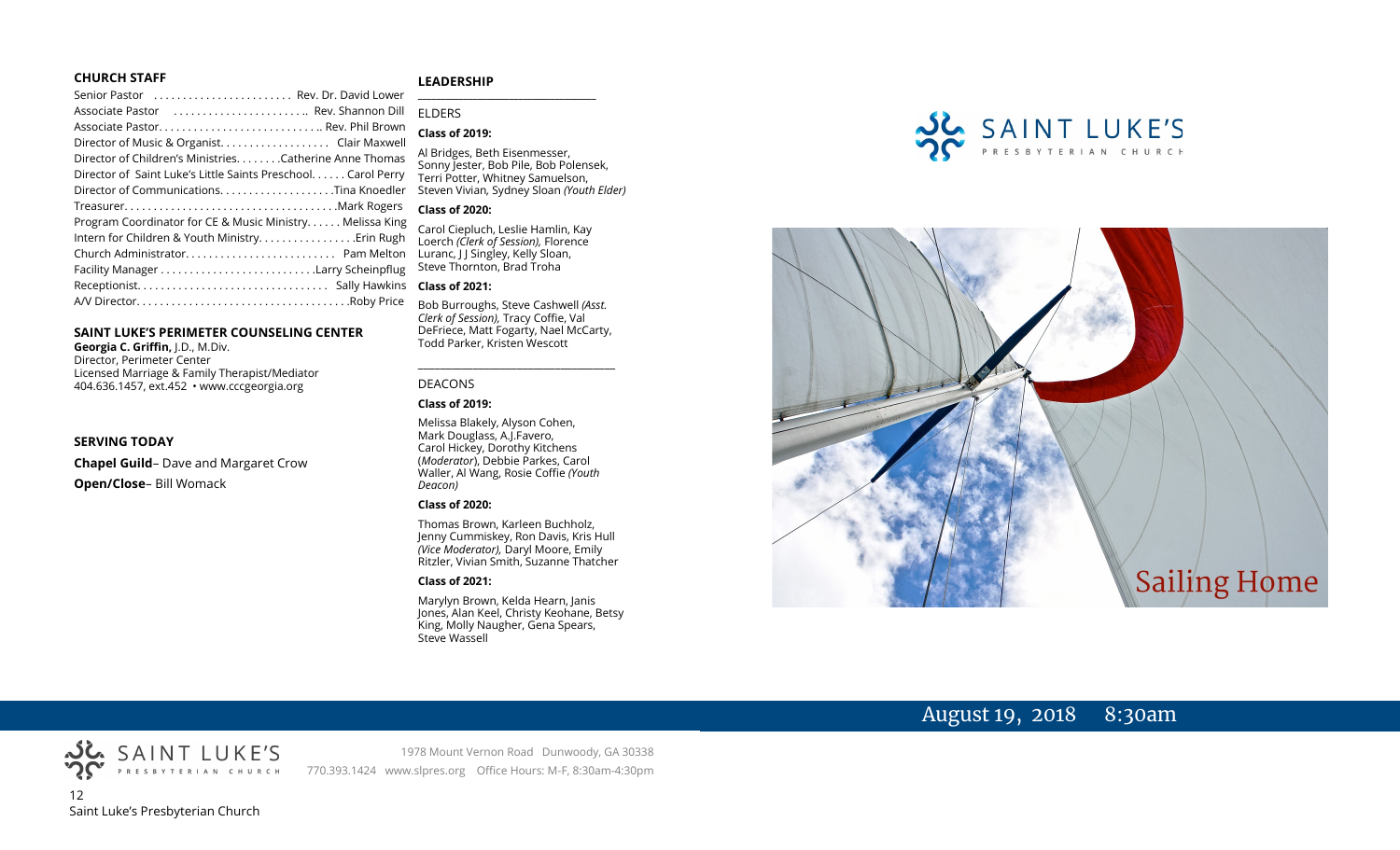

1978 Mount Vernon Road • Dunwoody, Georgia 30338 770.393.1424 • www.slpres.org

# **August 19, 2018**

Thirteenth Sunday after Pentecost

#### **Liturgical Color:** Green

*Liturgical colors can orient us to the season of the church year and help to engage the sense of sight in worship. Green is used for all other time periods (called Ordinary Time) not marked by a specific festival or season.*

## **SUNDAY SCHEDULE**

8:30am Chapel Communion Service 9:30am Sunday School 10:30am Sanctuary Worship Service *Nursery available at all services and Sunday School.* 

# MISSION

Responding to God's call and empowered by the Holy Spirit, we invite all to join us in knowing, serving, and sharing Jesus Christ here and around the world.

# VISION

To be a beacon of faith, hope, and love– every member an active disciple in Christ's ministry.

#### **WELCOME, GUESTS!**

We are delighted you are worshipping with us.

**DURING** the Welcome, please print the requested information on the Friendship Pad and pass the Friendship Pad down the pew.

**AFTER** the worship service, please join us outside the Chapel where our Pastors will be available to answer questions and provide you with a loaf of freshly-baked bread.

**FOR MORE** information about our programs, ministries or membership, please contact one of our Pastors at 770.393.1424, or visit our website: slpres.org.

# **THAT ALL MAY WORSHIP**

**ASSISTIVE** hearing devices, large print hymnals, large print bulletins and back cushions are available. (气 Please contact an usher for further assistance.

**CHILDREN** are a precious part of our church family, and we welcome them in worship. Worship notebooks and tactile activities are available on the table just outside the Chapel doors. For your convenience, there is a Family Restroom located in the administrative office's hallway, on the first floor, near the main lobby.

#### **PRESBYTERIAN WOMEN (PW)**

**REGISTRATION** — On Sundays, August 19 and 26, PW will have a registration table in the lobby. Presbyterian Women (PW) is a group that meets monthly for Bible study and mission-oriented projects. We hope you will plan to join us at one of our monthly circle meetings beginning Sept. 10 or 11.

- 2nd Monday Morning Circle, 9:30am (childcare available)
- 2nd Monday Night Circle at 7:30pm
- 2nd Tuesday Morning Circle, 9:30am

This year the Bible study will be "Cloud of Witnesses-God's Promise: I Am With You" by Amy Poling Sutherlun. Stop by our table in the lobby for more information and to register. There is a cost for the study materials; so bring your checkbook. Contact PW Moderator Sandra DuBois (sandradubois@bellsouth.net) if you have any questions. Don't miss this special opportunity to study and grow spiritually with other women at Saint Luke's!

**SILENT AUCTION** — Running through August 26, the Parlor Renovation Committee will be accepting bids for the upholstered furniture in the Parlor. After many years of use, the high-quality upholstered furniture in the parlor is being put up for silent auction. Most just need a slip cover or new fabric to freshen their appearance. A table will be set up in the hallway outside of the parlor with pictures and bid sheets. Bids will close after services on Sunday, August 26. Pickup of items will be Friday, August 31.

#### **FEAST THIS FALL: ALL TOGETHER NOW!**

FEAST is Saint Luke's dinner and programming on Wednesday evenings for the whole family, and it starts September 19! Sign up for all six weeks or drop in -- we always have room at the table. Our amazing church family already "gets" how we depend upon each other, even across generations, to learn about and live out our calling as followers of Christ - so it seems natural to extend this strength to our Wednesday evening Feast programming for Fall 2018. Each week's program has been carefully selected to help us create stronger connections and dig deeper in our faith. We'll be announcing the complete line-up that includes several special presenters and events soon but rest assured that ALL ages will be truly engaged each week. Of course, child care will be available for little ones…but all are welcome! Chef Quentin will be back in the kitchen, so you can also look forward to delicious dinner and fellowship as usual. Come and see the Holy Spirit at work within ALL of us!

**REALM, TIME TO LOG IN - You can now** access realm here: [https://onrealm.org,](https://onrealm.org) or by going to the member login tab at the top of our website. If you are a previous user of the former system you should be able to log in using the same credentials as before: your primary email account and your password. (Some previous passwords may not have the correct amount of digits and may need to be reset.) If you don't remember your password you can use the password reset function that is present on the login screen. If you have difficulty or if you are a 1<sup>st</sup> time user of our online services then send an email to [realm@slpres.org](mailto:realm@slpres.org) and someone will respond and help you.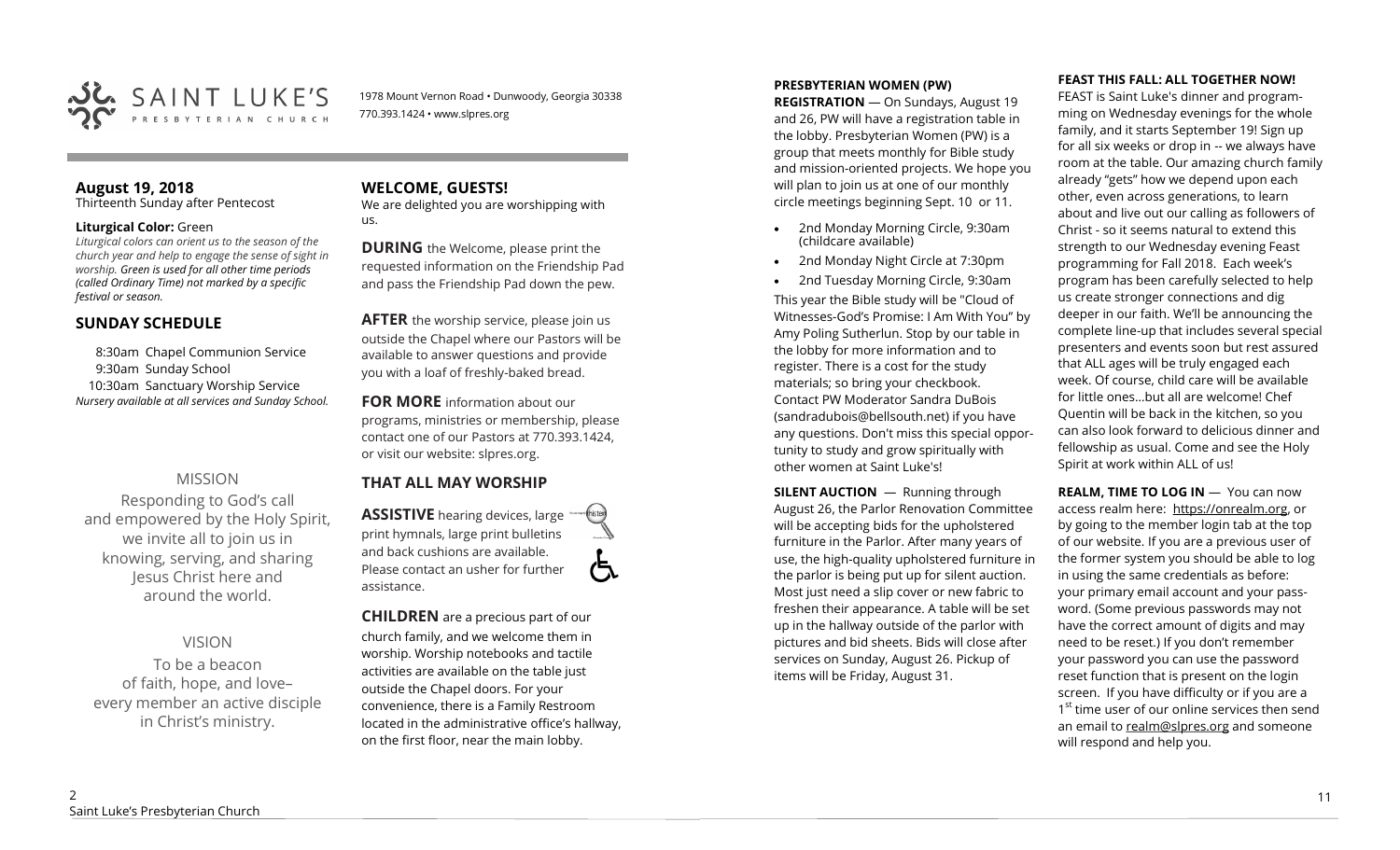# YOUTH MINISTRY

**Phil Brown philbrown@slpres.org / 770.393.1424 ext. 238**  \_\_\_\_\_\_\_\_\_\_\_\_\_\_\_\_\_\_\_\_\_\_\_\_\_\_\_\_\_\_\_\_\_\_\_\_\_\_\_\_\_\_\_\_\_\_\_\_\_\_\_\_\_\_\_\_\_\_\_\_\_\_\_\_\_\_\_\_\_\_\_\_\_\_\_\_\_\_\_\_\_\_\_\_\_\_\_

#### **HERE'S WHAT'S COMING UP IN YOUTH MINISTRY:**

#### **TODAY**

- Sunday School: Join us upstairs in the youth room at 9:30am
- Youth Leadership Council Meeting: Meet in the Session Room after 10:30am worship. If you're interested in joining Youth Council chat with Phil.

#### **AUGUST 26**

- Pancake Breakfast: We need your help! Sign up for a role at [https://](https://www.signupgenius.com/go/30e0c4fa4ac28a13-pancake3) [www.signupgenius.com/go/30e0c4fa4ac28a13](https://www.signupgenius.com/go/30e0c4fa4ac28a13-pancake3)-pancake3.
- Middle School Pool Party: 12:30pm-2:00pm, join us for some fun as we kick-off another year of youth group with a pool party! Parents of rising  $6<sup>th</sup>$  graders, plan to stay and learn what youth group at Saint Luke's is all about!
- High School @ Terminus Aqua Park: We will meet at the church at 2:45pm and head up to Terminus Wake Park for an afternoon of fun at their inflatable Aqua Park! Keep an eye out for an online event sign-up, cost will be \$35.

## **SEPTEMBER 9, SUMMER OF LOVE RECAP SUNDAY**

Plan to be in worship as we reflect on our summer events! If you would like to speak about an experience on a Saint Luke's summer trip (we still need people from Massanetta and Montreat!), let Phil know.

# MUSIC MINISTRY

**Clair Maxwell clairmaxwell@slpres.org / 770.393.1424 ext. 227**  \_\_\_\_\_\_\_\_\_\_\_\_\_\_\_\_\_\_\_\_\_\_\_\_\_\_\_\_\_\_\_\_\_\_\_\_\_\_\_\_\_\_\_\_\_\_\_\_\_\_\_\_\_\_\_\_\_\_\_\_\_\_\_\_\_\_\_\_\_\_\_\_\_\_\_\_\_\_\_\_\_\_\_\_\_\_\_\_

#### **WEDNESDAY, AUGUST 22**

Festival Ringers and Chancel Choir resume rehearsal, 6:30pm and 7:30pm, respectively.

#### **WEDNESDAY, SEPTEMBER 19**

Cherub Choir and Westminster Choir resume, both at 5pm. Cherub Choir meets in Room 203 and Westminster Choir meets in the Choir Room.

## **THE CHOIR NEEDS YOU**

YOU should be in a choir this fall! Choirs are fun opportunities for: getting to know other church members, growing in your personal knowledge and faith, and enhancing your worship experience. Contact Clair about more information on one of our choirs.

# **In Preparation for Worship**

"One of the beautiful things about a discerning way of life is that it keeps us expectantly turned toward God. It relieves us of the tyranny of circumstances, the obsession with personalities and politics, and the addiction to always having our way. Instead, we all turn as one to face the One who promises to lead us if we are willing to be led." *- Joan Gray, Sailboat Church*

**Prelude** We Pray Now to the Holy Spirit *Dietrich Buxtehude* 

## **Welcome and Announcements**

*If you are new to Saint Luke's today, welcome, we are so glad you are here! We have a gift of fresh bread we would love to give to you as a token of our gratitude. Please introduce yourself after worship to receive your welcome gift.*

*Please take the time now to fill out the Friendship Pads situated at the end of each pew. Write down your names and pass the pad down the pew, so that you may greet your pew neighbors by name and that we may know you are here.*

# **Call to Worship\***

- Leader: God who creates,
- **People: Your Spirit swept across the formless waters of chaos, making light and earth and life.**
- Leader: God who calls,
- **People: Your Spirit broke over the waters of the Jordan naming Jesus as Your beloved child.**
- Leader: God who blesses,
- **People: Your Spirit moves with grace in our lives.**
- Leader: As proclaimed in our baptism,
- **People: You call us as Your children to bear Your grace for the world. We praise You, Holy One, for our claim and calling in You!**

**Opening Hymn #403\*** Open Now Thy Gates of Beauty

# **Call to Confession\***

Leader: The Lord be with you. **People: And also with you.** Leader: Let us pray.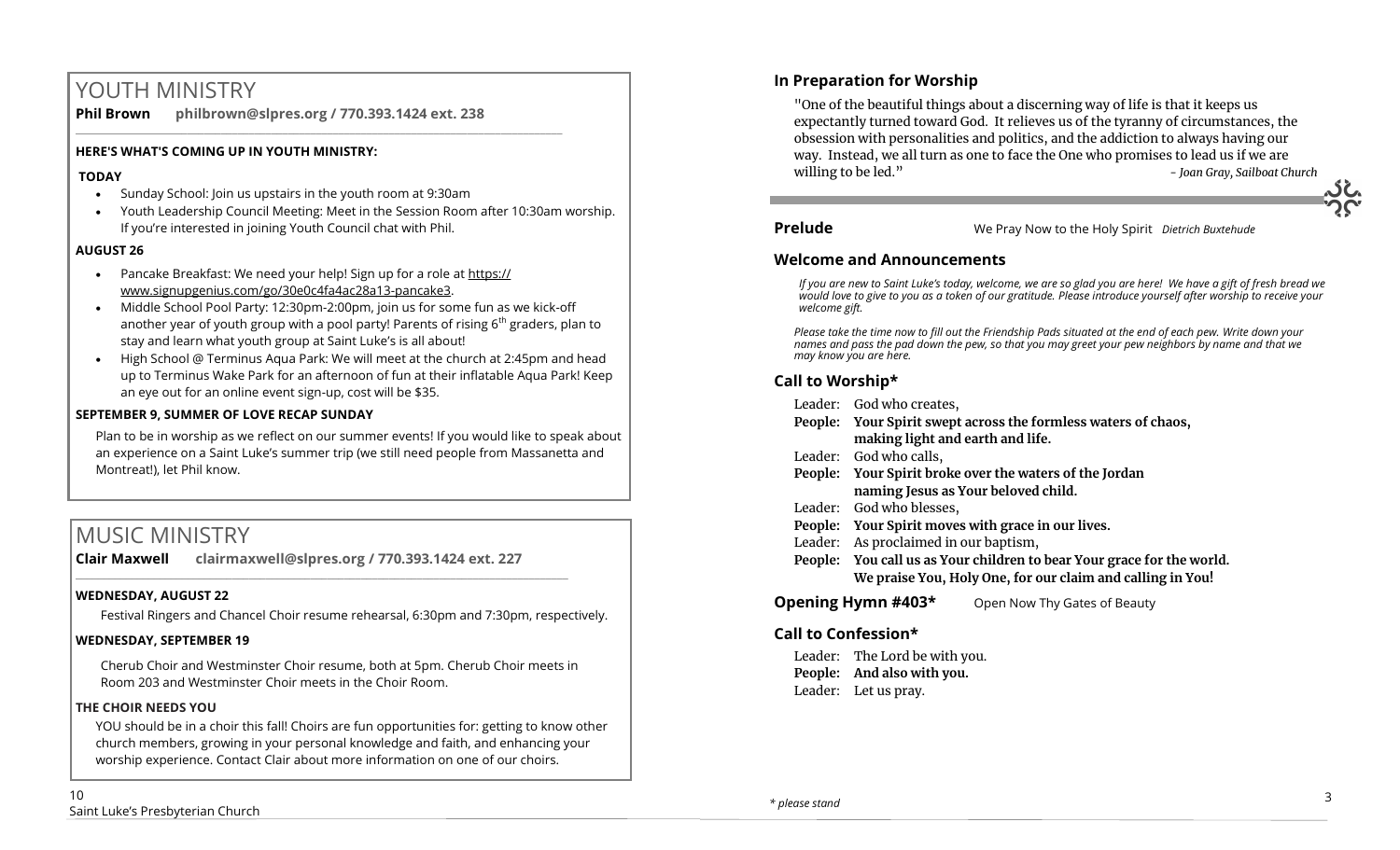## **Prayer of Confession\***

**Merciful God, in baptism you promise forgiveness and new life, making us part of the body of Christ. We confess that we remain preoccupied with ourselves, separated from sisters and brothers in Christ. We cling to destructive habits, hold grudges, and allow the past to hold us hostage. In your loving kindness, have mercy on us, and free us from sin. Remind us of the promises you make in baptism so that we may rise to new life, and live together in the grace you give. Hear now the silent prayers on our hearts...**(*Silence is kept for personal reflection.)*

Leader: Lord, in your mercy. **People: Hear our prayer. Amen.**

## **Assurance of Forgiveness\***

#### **Song of Praise #581\*** Glory Be to the Father

**Glory be to the Father, and to the Son, and to the Holy Ghost. As it was in the beginning, is now, and ever shall be. World without end. Amen.**

#### **Passing the Peace of Christ\***

Leader: May the peace of Christ be with you. **People: And also with you.** 

#### **Prayer for Illumination**

#### **Scripture Reading** Luke 3:1-21, *page 60 of the New Testament*

Leader: The Word of the Lord. **People: Thanks be to God.** 

#### **Tell Us Our Story David Lower Story <b>David Lower David Lower David Lower**

*Children are always welcome to stay in worship. If preferred, parents may take their child(ren) to the nursery.*

| Sermon | "What would you say it is that you do here?" | <b>Phil Brown</b> |
|--------|----------------------------------------------|-------------------|
|        |                                              |                   |

# S P L A S H ! CHILDREN'S MINISTRIES

**Catherine Anne Thomas cathomas@slpres.org / 770.393.1424 ext. 228** 

**\_\_\_\_\_\_\_\_\_\_\_\_\_\_\_\_\_\_\_\_\_\_\_\_\_\_\_\_\_\_\_\_\_\_\_\_\_\_\_\_\_\_\_\_\_\_\_\_\_\_\_\_\_\_\_\_\_\_\_\_\_\_\_\_\_\_\_\_\_\_\_\_\_\_\_\_\_\_\_\_\_\_\_\_\_\_\_\_\_\_\_\_\_\_\_\_\_\_\_\_\_\_\_\_\_\_** 

#### **"GOD'S GOT YOUR BACK" TAGS**

Students of all ages are invited to pick up a Saint Luke's backpack tag for the new school year! We had more students than tags last Sunday, so if you missed out get yours in either the chapel or sanctuary narthex. Happy Back-to-School season!

#### **WE NEED YOU!**

Leading children is a fun way to share faith with the younger members of our church family. We know you're busy. That's why we get enough adults in each class to "job share", which allows you to coordinate your own schedule with your class teaching partners. And if you're scheduled and something comes up, we can still make it work. You get all the appreciation with none of the guilt! You don't have to be an expert on Bible stories, either. We have the lessons planned and prepared.

*Needs vary by class; for more information – or to reserve your spot – please reach out to [cathomas@slpres.org.](mailto:cathomas@slpres.org)*

#### **EYEWITNESS TO THE NEW TESTAMENT**

On Sunday, August 26 come experience your favorite Bible stories through the eyes of our Saint Luke's kids and youth. Our museum, open from 9:30am until 10:15am will be located along the hallway from the main lobby to the sanctuary. Admission is free! If someone in your family would like to participate, it's not too late! Parts are still available in the main lobby.

#### **NEW WAYS TO WORSHIP!**

Worship activities aren't just for kids...many of us are more engaged in listening when our hands are busy. That's why we have brand-new worship carts parked outside the sanctuary (and supplies outside of the chapel) filled to the brim with all kinds of ways to make our SLPC family feel closer to God. Special thanks to the worship committee for funding this important project!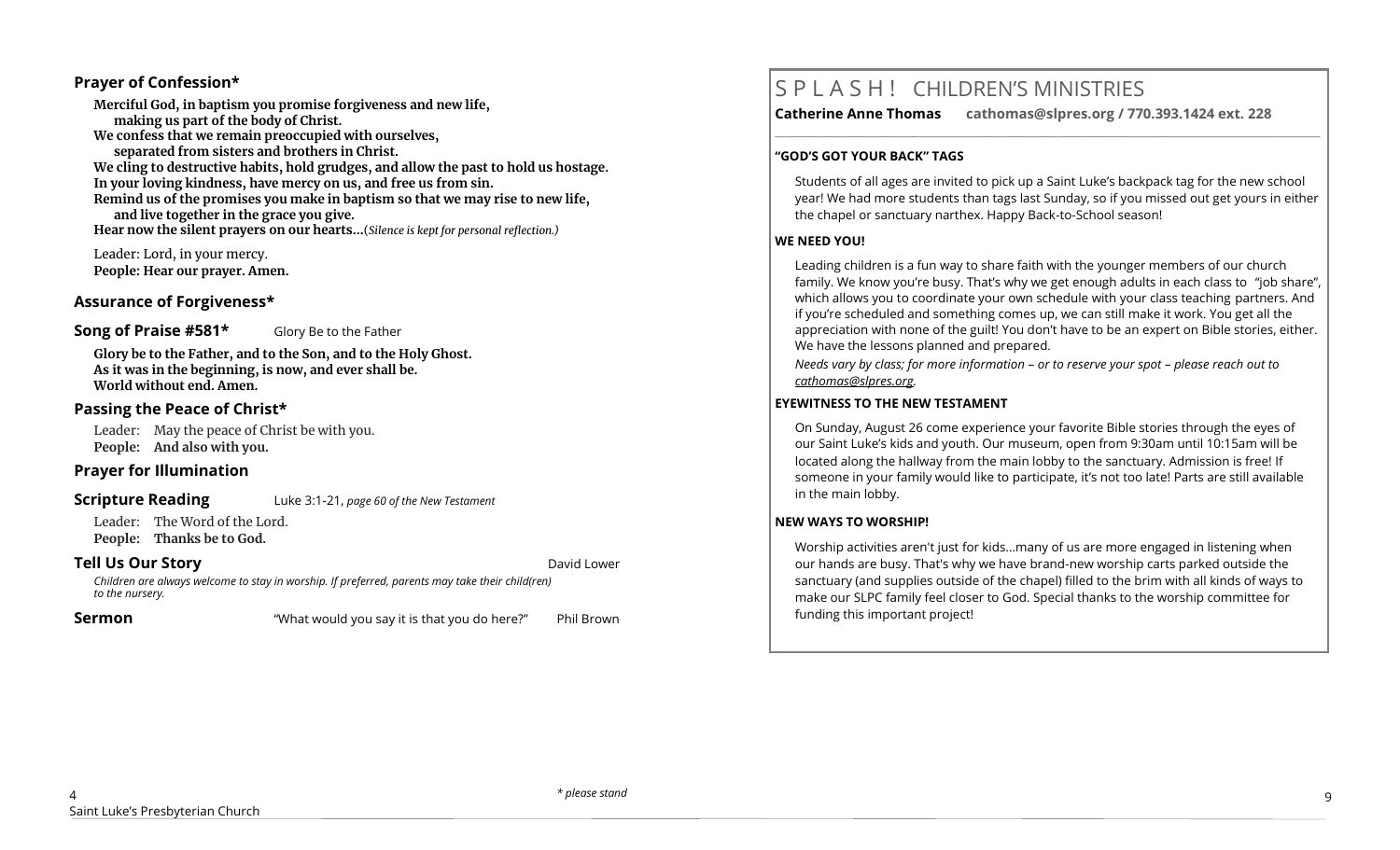# ADULT MINISTRY

**Shannon Dill shannondill@slpres.org / 770.393.1424 ext. 229** 

#### **ADULT SUNDAY SCHOOL**

Individual classes have begun. Please see the website for a full description of each class. (http://slpres.org/program-ministries/adult-ministry/sunday-school)

 $\_$  ,  $\_$  ,  $\_$  ,  $\_$  ,  $\_$  ,  $\_$  ,  $\_$  ,  $\_$  ,  $\_$  ,  $\_$  ,  $\_$  ,  $\_$  ,  $\_$  ,  $\_$  ,  $\_$  ,  $\_$  ,  $\_$  ,  $\_$  ,  $\_$ 

Faith Foundations: Room 232 House to House: Room 203 Seasons of the Spirit: Room 231/233 Soul Food: Room 234/236

#### Summer schedule for each adult education class is noted below:

Faith Foundations is ongoing. House to House resumed last week. Seasons of the Spirit is ongoing. Soul Food will resume on August 26.

#### **FRIDAY MORNING MEN'S BIBLE STUDY**

Fellowship and Bible study every Friday from 6:40-8am in the Parlor with Dan Joyce.

#### **BIBLE STUDY: "WAYFARERS"**

Come join David, Shannon or Phil as this week's preacher leads a study of the scripture for the upcoming Sunday's worship. Meet on Wednesdays at 10am in the church library.

#### **TAVERN TALKS**

Come join David and other guys from Saint Luke's a week from Monday night, August 20, at Dunwoody Tavern for Tavern Talks at 8pm. Come enjoy a cold beverage with great company as we contemplate the blessings and challenges of summer's end together. See you there! And feel free to forward this invitation to anyone you'd like to include.

#### **Affirmation of Faith\*** from A Brief Statement of Faith

**We trust in God the Holy Spirit, everywhere the giver and renewer of life. The Spirit justifies us by grace through faith, sets us free to accept ourselves and to love God and neighbor, and binds us together with all believers in the one body of Christ, the Church. The same Spirit who inspired the prophets and apostles rules our faith and life in Christ through Scripture, engages us through the Word proclaimed, claims us in the waters of baptism, feeds us with the bread of life and the cup of salvation, and calls women and men to all ministries of the church. In a broken and fearful world the Spirit gives us courage to pray without ceasing, to witness among all peoples to Christ as Lord and Savior, to unmask idolatries in Church and culture, to hear the voices of peoples long silenced, and to work with others for justice, freedom, and peace. In gratitude to God, empowered by the Spirit, we strive to serve Christ in our daily tasks and to live holy and joyful lives, even as we watch for God's new heaven and new earth, praying, "Come, Lord Jesus!" Amen.**

## **Offering Invitation**

*Giving is a tangible sign of worship. If you give electronically, there is a blue, laminated, electronic giving card in the pew rack to place in the offering plate as it is passed.*

**Offertory Thy Holy Wings** *arr. John Ferguson* James Ranson, Soloist

Thy holy wings, O Savior, spread gently over me, and let me rest securely through good and ill in thee. Oh, be my strength and portion, my rock and hiding place, and let my every moment be lived within thy grace. Oh, wash me in the waters of Noah's cleansing flood. Give me a willing spirit, a heart both clean and good. Oh, take into thy keeping thy children great and small, and while we sweetly slumber, enfold us one and all. *(Caroline Berg)*

## **Song of Thanksgiving #288\*** Spirit of the Living God

**Spirit of the living God, fall afresh on me. Spirit of the living God, fall afresh on me. Melt me, mold me, fill me, use me. Spirit of the living God, fall afresh on me.**